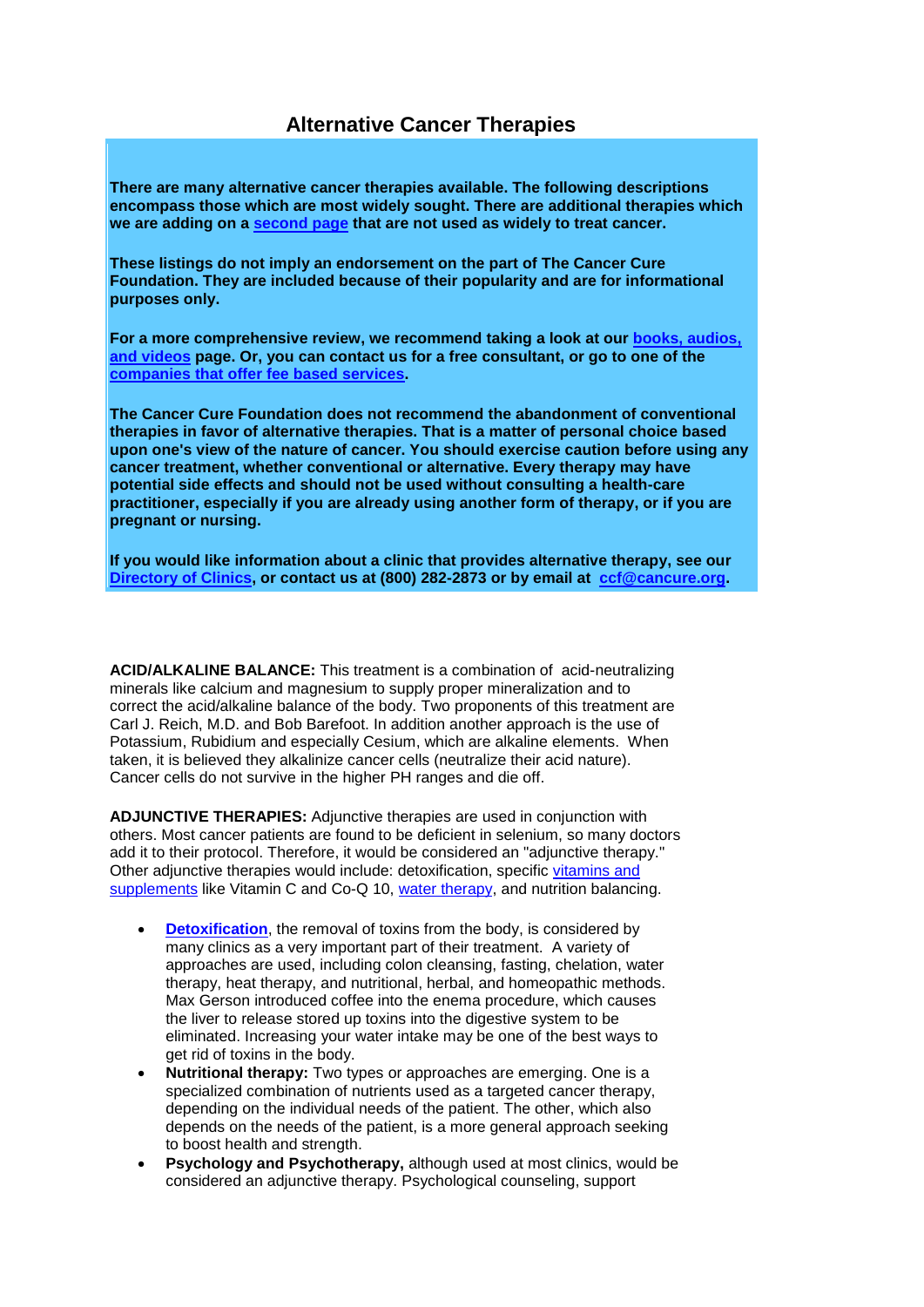groups and even psychotherapy make up a critically important aspect of therapy in the world's most successful cancer treatment centers. Some doctors have reported that a traumatic psychological event in a person's life may trigger the appearance of cancer one to two years later. Music, meditation, relaxation techniques, and stress reduction have proven to significantly enhance the power of the immune system. Some therapists include emotional and even spiritual counseling, not only for the person's regular life, but in dealing with the trauma of cancer. **Biofeedback** can also be used, where a person visualizes the immune cells of the body attacking the cancer cells.

**AMYGDALIN (LAETRILE):** When the natural substance called amygdalin is purified and concentrated for use in cancer therapy, it is called Laetrile. Amygdalin is extracted from apricot seeds and prepared in both tablet and injectable form. The injectable is more concentrated and capable of delivering higher doses in a shorter period of time. It is usually recommended at the onset of treatment for patients who are seriously ill. After several weeks or a month, if the patient responds well to treatment, the physician will reduce the dosage and prescribe tablets to replace injections. This therapy is usually used in conjunction with the proteolytic enzymes, a broad-spectrum nutritional program, and a diet calling for fresh fruits and vegetables, whole grains, and the elimination of meat and dairy products for the duration of treatment. For more information go to our [Laetrile](http://www.cancure.org/laetrile.htm) information page.

**ANTINEOPLASTONS:** These are amino-acid compounds (called peptides) found in the blood and urine of healthy people but which are deficient in cancer patients. They were discovered in 1967 by [Stanislaw Burzynski, M.D.](http://www.cancure.org/burzynski_institute.htm), Ph.D., while a graduate student in Poland. When Burzynski came to the United States to practice medicine, he patented a process for manufacturing these substances and began to administer them to cancer patients on the theory that they will cause cancer cells to revert back to normal cells. In spite of fierce opposition by the AMA and FDA, many patients claim that their cancers have been controlled by this treatment.

[CAAT -](http://www.cancure.org/CAAT.htm) **Controlled Amino Acid Treatment** is a novel nutritional approach to cancer treatment developed by Angelo P. John at A.P. John Cancer Institute.

**CANCELL/CANTRON (ENTELE) and now Protocel: Cancell** is a compound developed by James Sheridan around 1935. Although he obtained cure or remission rates from 70 - 80% in mice, the FDA would not allow him to go forward in full-scale testing or production. This product helps lower the overall energy of the body to help starve the cancer. The cancer dies from energy starvation and is cleaned up by the immune system. For the last 40 years he and another man, Ed Sopcak, of Michigan, privately made and gave away the product to cancer patients – all at their own expense. Today, the Sheridan family endorses Protocel as THE Cancell formula. For more information, call Bob Esh at (866) 962-8880.

**ELLAGIC ACID:** Ellagic Acid is a newly discovered extract derived from various fruits such as red berries and pomegranates. Tests conducted at the Hollings Cancer Institute at the Medical University of South Carolina show that Ellagic Acid has "proven to be effective in preventing cancer, inhibiting the growth of cancer cells." In addition, Ellagic acid acts as a scavenger to bind cancer-causing chemicals, making them inactive.

**ELECTRONIC THERAPIES:** Rife, Beck, Clark, and others have used electronic therapies to treat cancer. Many have had successes treating cancer using these devices.

• **Electrotherapy**, also known as electrochemical tumor therapy,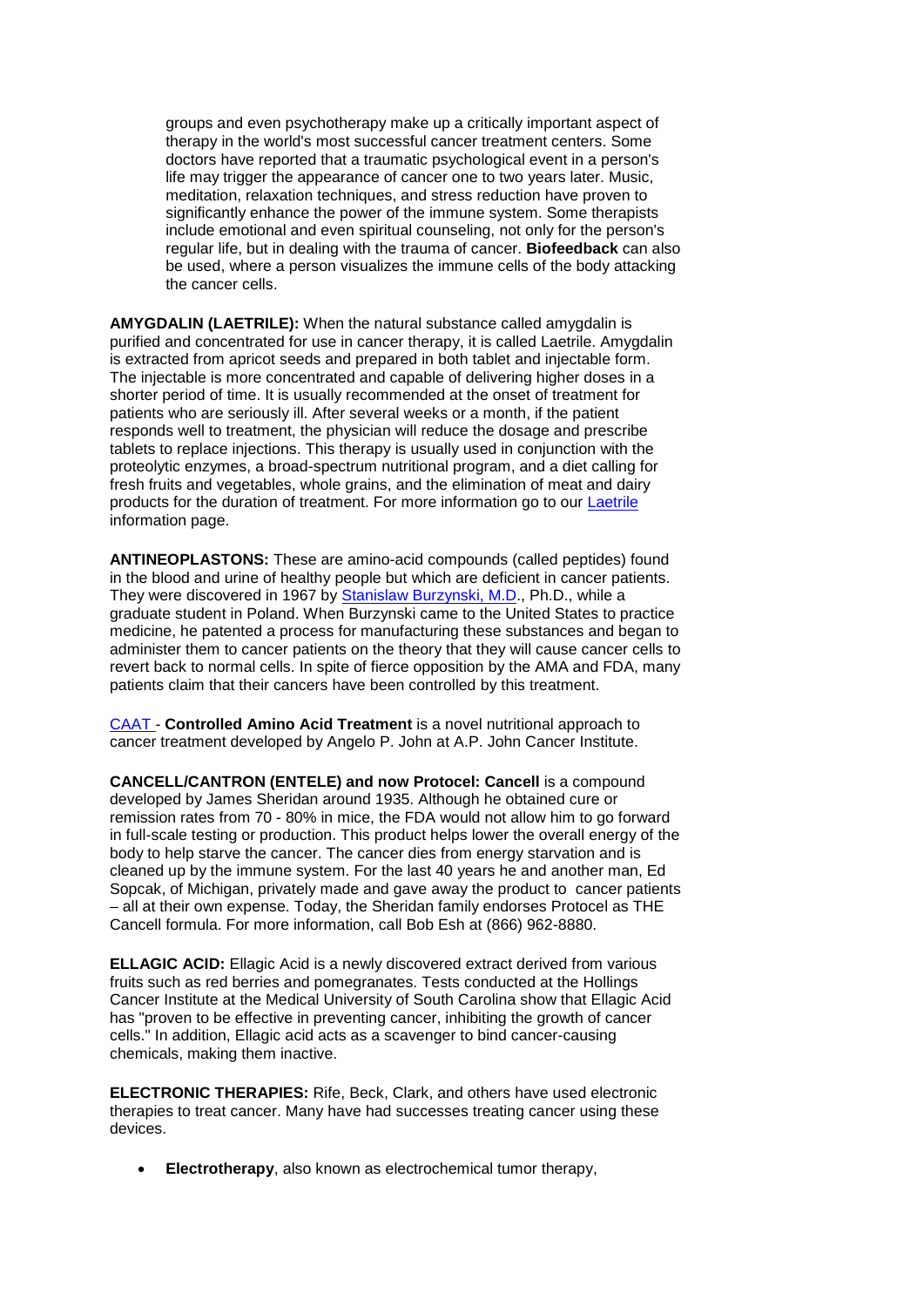Galvanotherapie and electro-cancer treatment (ECT), was developed in Europe by the Swedish professor Björn Nordenström and the Austrian doctor Rudolf Pekar. The therapy employs galvanic electrical stimulation to treat tumors and skin cancers. ECT is used most often as an adjunct with other therapies. Using local anesthesia, the physician inserts a positivelycharged platinum, gold or silver needle into the tumor and places negatively-charged needles around the tumor. Voltages of 6 to 15 volts are used, dependent upon tumor size. To enhance the cancer-cell-killing power of ECT, sometimes small amounts of chemotherapy agents are applied to the skin and driven into the tumor by a kind of sweating effect of the electric current ("iontophoresis"). ECT works by influencing the acid/alkaline (pH) levels within the tumor and causing electrolysis of its tissue, which is more susceptible to direct current than normal tissue. The pH change depolarizes cancer cell membranes and causes tumors to be gently destroyed. The ECT process also appears to generate heat shock proteins around the cancer cells, inducing cell-specific immunity. This process triggers Natural Killer cells.

- **Magnetic Resonance or Bio-resonance:** A newer technique based on an older technology. All cells have a natural frequency of resonance and cancer cells differ in frequency from normal cells. Radio waves set to resonate with cancer cell frequencies can destroy them similar to the way a high pitched note breaks a glass. It has never been adopted by the conventional medical establishment in the United States, but Bioresonance devices have been in use in Europe for 23 years.
- **Radiowaves** set to resonate with certain frequencies can harm the cancer cells similar to the way in which a tone set to the proper pitch can shatter glass without harming other adjacent substances.
- **Rife machines** were developed by Royal Rife, one of the originators of this bio-technology. These devices transmit specific electronic signals to deactivate or destroy living pathogens, bacteria, and cancers. Rife also developed special electron microscopes. Rife machines have been outlawed by the FDA, but some clinics like [American Metabolics](http://www.cancure.org/american_metabolic.htm) use them in treatment. [http://www.rife.org](http://www.rife.org/) for more information. There is also a Rife Forum at Subscribe: [Rife-subscribe@yahoogroups.com.](mailto:Rife-subscribe@yahoogroups.com)
- **[Zappers](http://www.cancure.org/choiceoftherapy.htm#Zappers)** are discussed below

**ENZYMATIC THERAPY:** Enzyme therapy is generally broken down into two types: food enzymes and Proteolitic enzymes. Several researchers including Dr. John Beard, Dr. Ernst Krebs, Jr., and Dr. Dean Burk found that the cancer cell is coated with a protein lining and that it is this protein lining (or covering) that prevents the body's normal defenses from getting to the cancer cell. They found that, if you can dissolve the protein lining from around the cancer cell, the body's normal defenses, the leukocytes (white blood cells), will destroy the cancer cell. Woebenzyme is a product from Germany that appears to do just that. Chapters five and six of the book *[World Without Cancer](http://store.yahoo.com/cgi-bin/clink?realityzone+SHtxCj+worwitcan.html)* describe this process in more detail.

The FDA has approved the Orphan Drug application of [Wobe-Mugos a](http://www.cancure.org/Wobe-Mugos.htm)s an adjunct therapy for multiple myeloma. Wobe-Mugos is a combination of systemic enzymes, used successfully in Europe in conjunction with chemotherapy since 1977.

**DIET AND FOOD THERAPIES:** Many centers are using a variety of food therapies to treat cancer. Max Gerson began in the fifties saving lives using a strict diet of fresh vegetables and fruit. Many people have had successes just using a macrobiotic diet, vegetarian diets, and the Budwig diet. Others add products like wheat grass, barley green, and broccoli sprouts to their diet because of special properties they contain. For example, broccoli sprouts (not just broccoli) contains a cancer-fighting agent known as sulforaphane that prompts the body to make an enzyme that prevents tumors from forming. For more information, go to our list of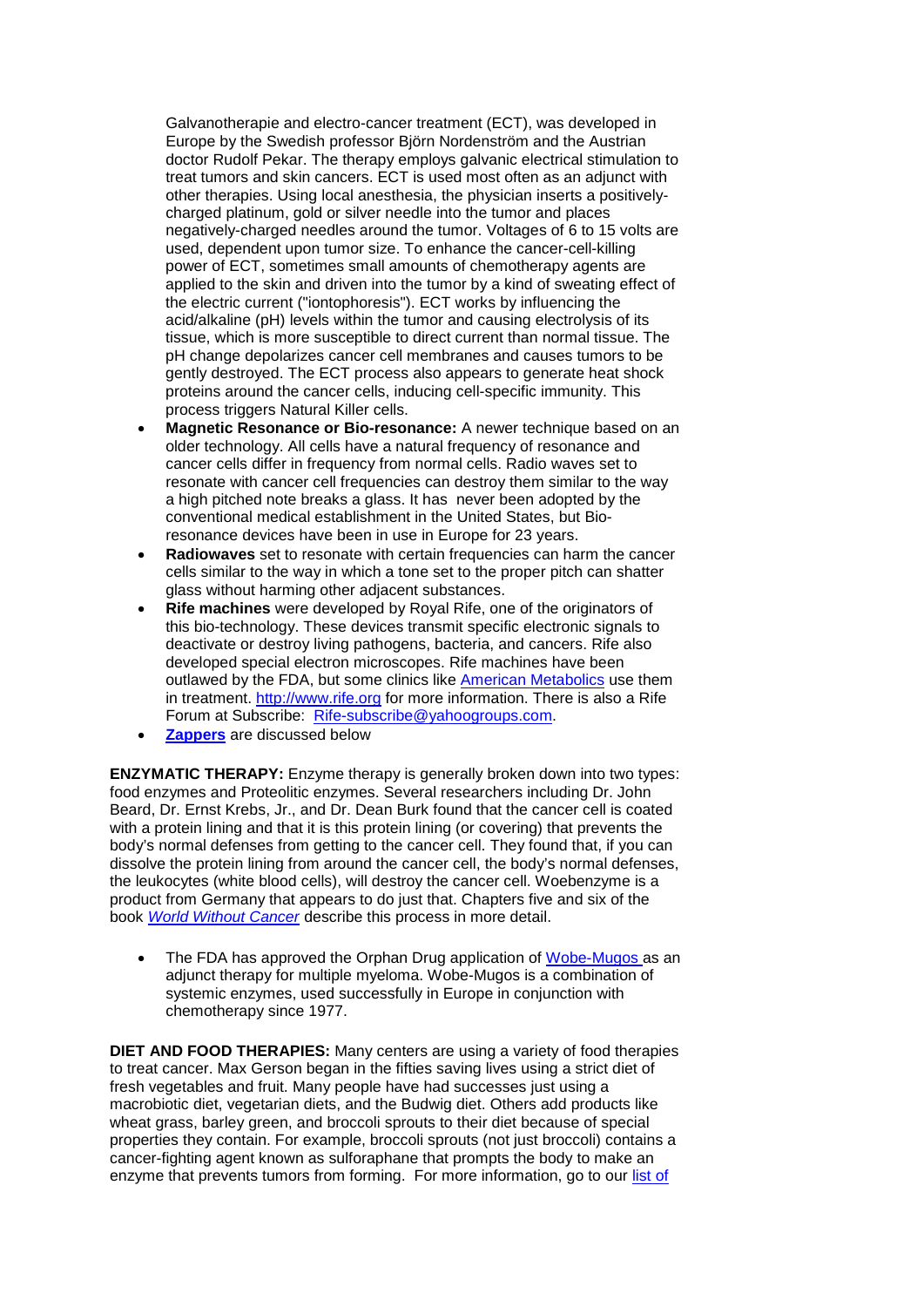## [cancer fighting foods.](http://www.cancure.org/cancer_fighting_foods.htm)

- **[Budwig diet/](http://www.cancure.org/budwig_diet.htm)flax seed oil:** The Flax seed (Linseed) oil diet was originally proposed by Dr. Johanna Budwig, a German biochemist and expert on fats and oils in 1951. Her simple formula of two tablespoons of flaxseed oil to a quarter cup of low fat cottage cheese (or other foods containing sulfur) helps increase metabolism, boosts the immune systems, reduces cholesterol levels, and helps inhibit cancer-cell growth.
- **Hallelujah Acres Diet** developed by Dr. George Malkmus is a vegetarian diet that has helped with a variety of diseases, including cancer. For more information, go to their website at [http://www.hacres.com/.](http://www.hacres.com/)
- **Low sugar Diets** seem to starve cancer cells. Cancer cells seem to use sugar as their basic "fuel." In addition, a high sugar intake seems to increase factors in the body responsible for creating conditions that encourage cancer to grow - for example, high acidosis, immune system suppression and prosglandin production.

**GERSON:** The Gerson therapy consists of detoxification and diet. Detoxification involves the use of coffee enemas. The theory behind this is that caffeine is rapidly absorbed through the lower bowel and travels directly to the liver where it stimulates the production of natural immune factors. Care must be taken not to over-stimulate the liver which could eventually lead to its fatigue and malfunction. The diet is similar to the Laetrile diet, but is more strict. It includes twelve or more glasses daily of freshly pressed fruit and vegetable juices, a daily vegetable soup, and potassium/iodine supplements. The therapy was developed by Dr. Max Gerson, a graduate of the University of Freiburg Medical School in Germany who fled to the U.S. in 1936 as a refugee of fascism. For more information, go to our [Gerson Institute p](http://www.cancure.org/Gerson_Institute.htm)age.

**GLYCOALKALOIDS:** These are used mostly for skin cancers. Lane Labs has done studies using their product "Skin Answer" and has had good results on squamous cell carcinomas. However, melanomas are not treated using this.

**GREEN TEA:** This is a popular cancer preventative and a favorite of the Asians for centuries. Dr. Fujiki, of Japan's National Cancer Center says "Green tea cannot prevent every cancer, but it's the cheapest and most reliable method for cancer prevention available to the general public." The active ingredient is a chemical compound abbreviated to EGCG, which has strong free-radical-scavenging properties.

**HAELAN:** Haelan is a promising nutritional-based anti-cancer agent made from liquid soy bean extract. Its array of benefits include blocking cancer-cell blood supplies, enzymatic activity, tumor reduction, and boosting of the immune system. It has also been found to help relieve the side-effects of conventional cancer therapies.

**HERBAL EXTRACTS/PLANT PRODUCTS:** There are many herbal extracts and concoctions and plant products used to treat cancer. These include:

- **[Artemesia](http://www.cancure.org/artemesia.htm)**, also known as wormwood is being researched as a safe, nontoxic, and inexpensive alternative for cancer patients.
- Italian researchers have found that an extract from the **chuchuhuasi** tree fights tumors and reduces inflammation. (It is often used for arthritis.) We have not had time to research this product.
- **[Essiac](http://www.cancure.org/essiac.htm)** tea is an herbal concoction composed of Burdock, Indian Rhubarb, Sorrel, Slippery Elm and other ingredients. It was developed by a nurse in Canada, Rene Caisse (Essiac is Caisse spelled backward). Caisse gave the formula to a company in Canada who markets the product today.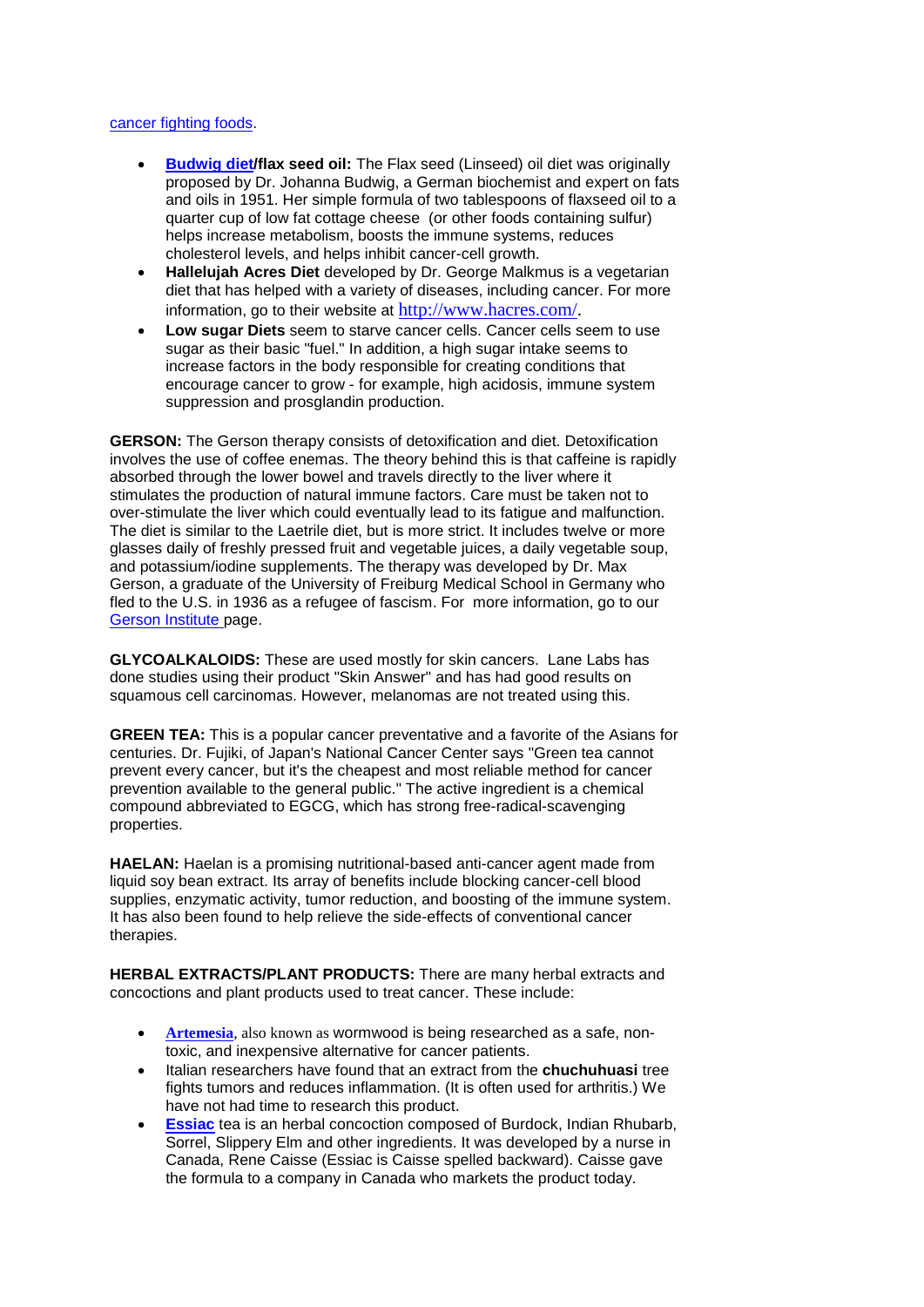Indian Rhubarb contains benzaldehyde, one of the components of Amygdalin (Laetrile). Many alternative physicians use Essiac to help cleanse the blood, especially if a patient has been on chemotherapy or radiation. Note: Not all formulas being sold today are authentic. To read more about Essiac go to [Rene Caisse's story.](http://comboweb.com/essiac/nurse.htm)

- **Graviola** is a product from a tree in the Rain Forests of the Amazon. Producers claim it is stronger at killing colon cancer cells than common chemotherapeutic drugs and that it hunts down and destroys prostate, lung, breast, colon, and pancreatic cancers, while leaving healthy cells alone. It is supposed to help one's immune system as well. Go to [http://www.graviola.org](http://www.graviola.org/) for information. We have not heard from anyone that has successfully used this product. If you are aware of anyone that has, be sure to let our [webmaster](mailto:webmaster@cancure.org) know.
- **Hoxsey** is an herbal concoction composed of poke root, burdock root, barberry root, buckthorn bark, and stillinga root. It is administered in two forms. One is taken orally and the other is a salve (containing blood root) which, if the tumor is on or close to the surface of the skin, is applied topically. The formula was first used in 1924 by Harry M. Hoxsey, a controversial and colorful figure who said he obtained it from his grandfather. The elder Hoxsey was a farmer who observed one of his horses apparently cure itself of cancer by instinctively eating certain plants. Many plants which animals seek when they are ill contain nitrilosides. Amygdalin (Laetrile) is classified as a nitriloside. For more information on Hoxsey, go to our [books and videos](http://www.cancure.org/sources_of_information.htm) section or the [clinic](http://www.cancure.org/hoxsey_clinic.htm) page.
- **Pau D'Arco** is an extract from the inner bark of a certain South American tree. Lapachol, the active ingredient, can produce strong biological responses against cancer. It is said that the pau d'arco tree yields lapachol and 20 other compounds that may be useful in treating cancer, lupus, diabetes and Hodgkin's Disease.
- **Radium weed**, also known as petty spurge or Euphorbia peplus, may hold the key to treatment of non-melanoma skin cancer. It has been used as a folk treatment for skin conditions for hundreds of years. An Australian company *Peplin Biotech* has been studying the active compounds in the weed and finding very good results.
- **Red Clover** Used for centuries. The National Cancer Institute researched the herb and found 4 anti-tumor compounds in red clover.
- **Saw Palmetto** is often used in the treatment of prostate cancer.
- **Tian Xian** (pronounced "*Dianne Sean*") is a Chinese herbal supplement with ingredients that help control, inhibit and destroy cancer cells. Go to <http://www.tianxian.com/english/index.shtml> or [http://www.cancer](http://www.cancer-herbs.com/contact/index.html)[herbs.com/contact/index.html](http://www.cancer-herbs.com/contact/index.html) for information.

**HYDRAZINE SULFATE:** This is a common industrial chemical that was first proposed in the treatment of cancer in the 1970s by Joseph Gold, M.D., of the Syracuse Cancer Research Institute. Its use is based on the fact that cancer is known to derive energy from fermenting sugar instead of by burning oxygen, as do other cells. Gold reasoned that hydrazine sulfate would inhibit the liver's ability to deliver sugar to the tumor and, in that way, inhibit tumor growth. Although this is an alternative cancer treatment, it cannot be considered a natural therapy because it is not based on any known mechanism of the body. However, the advocates of hydrazine sulfate claim that it is useful in combating cachexia, the extreme loss of weight that often is associated with the terminal stage of cancer. More info is at Syracuse Cancer Research Institute's website at<http://scri.ngen.com/> or <http://www.kathykeeton-cancer.com/> or have your doctor call them at 315.472.6616**.** However there are cautions that should be considered before you use this product. Recipes for those using the product (tyramine-free, vinegar-free... etc.) are available at

[http://www.angelfire.com/music/fiddle/recipes/recipesindex.html.](http://www.angelfire.com/music/fiddle/recipes/recipesindex.html)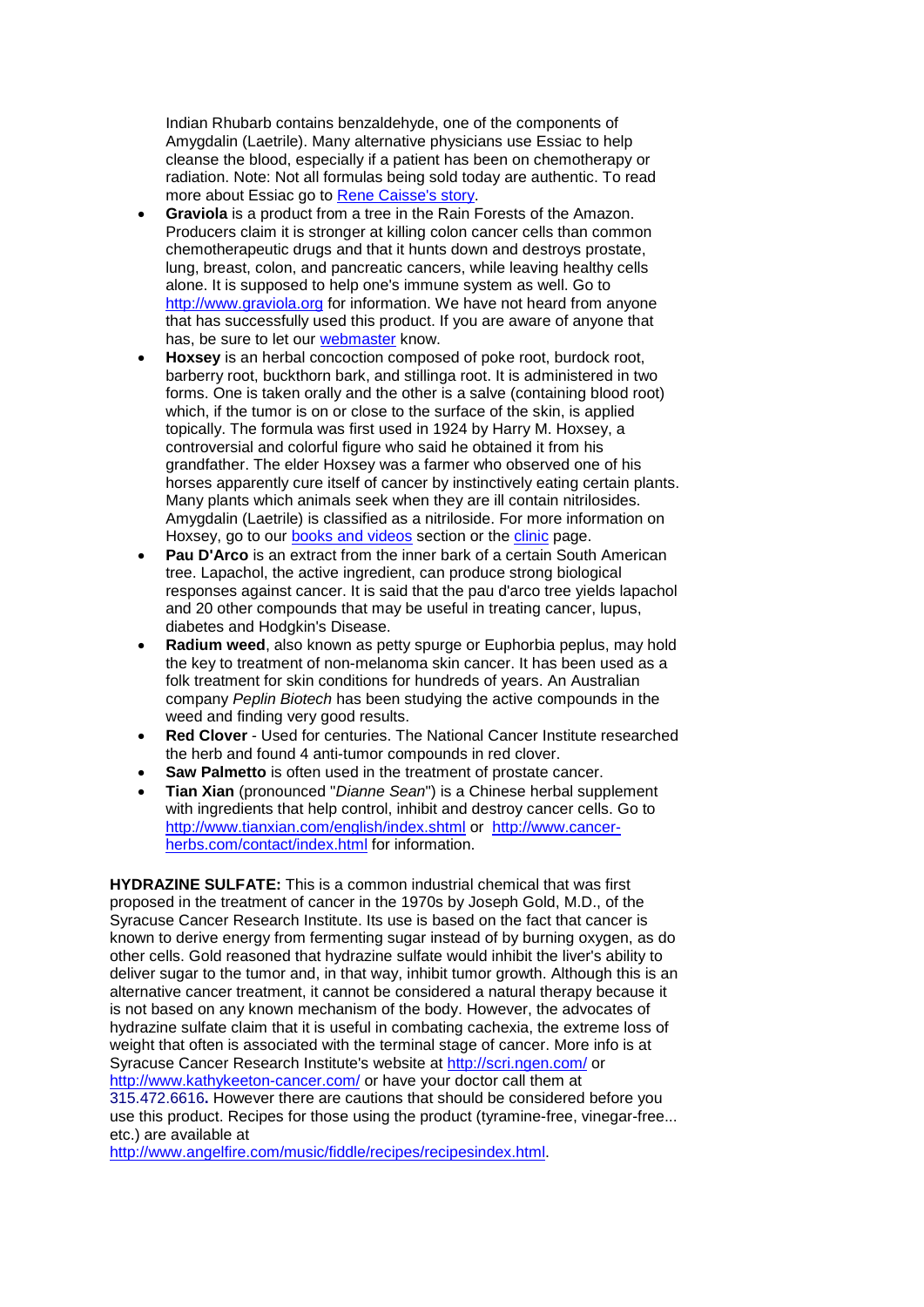**HYPERTHERMIA:** The theory behind hyperthermia (heat therapy) is that raising the temperature of the body increases circulation and also increases the supply of oxygen to the cancer site. Cancer cells do not thrive in the presence of oxygen. Tumors and cells located near the surface of the body are more vulnerable to heat treatments than those protected deep inside. Although the prolonged high temperatures can be uncomfortable to the patient, this treatment has produced excellent results.

**IMMUNE-SYSTEM BOOSTERS/IMMUNO THERAPIES: Also called Biological Response Modifier Therapy.** A biological response modifier is a substance that stimulates the body's response to infection and disease. Products like Colostrum, MGN3, IP6 (Inostal), **Iscador (Mistletoe)**, and mushroom extracts help rebuild the immune system and have been successful in fighting and in many cases reversing cancers. Many centers use some form of immuno therapy. Some use herbs, such as Echinacea, Pau D'arco, and [Mistletoe,](http://www.cancure.org/iscador_mistletoe.htm) while others use those factors found in a healthy immune system already such as interferon, interleukin, gamma globulin, and tumor necrosis factor (TNF).

- **Agaricus mushrooms** from Brazil have been found to be very potent.
- **Aloe vera** helps the body fight infections and malignant cells. It is also a detoxifier and an immunomodulator, meaning it will balance your immune system. One company, Mannatech, produces a stabilized aloe extract in pill form called Ambrotose.
- **Alpha lipoic acid** has been found to have a number of positive impacts in relation to cancer. In its antioxidant capacity, it protects a complex called NF kappa B. NF Kappa B is involved in controlling cell division and is often damaged in cancer cells (by free radicals). When this damage happens NF Kappa B is activated and oncogenes can take over the cell cycle leading to uncontrolled cell division and cancer. ALA in conjunction with N-Acetyl Cysteine has been found to repair functional defects in the immune systems of cancer patients as well.
- [Beta Glucan](http://www.cancure.org/beta_glucan.htm) helps build up ones immunity and can have anti-tumor effects.
- **Carnivora** is an extract of the Venus Fly Trap plant. Carnivora externally applied has helped with skin cancers and when taken in capsules, may stop the halt or reduce tumor growth. The active component of carnivora is plumbagin, a powerful immunological booster.
- **Chlorella**, a single cell algae, also helps build the immune system.
- **Colostrum** is the fluid given by the mother's breast within 24 hours after giving birth. It is a nutrient loaded with immune-system boosters. Colostrum collected from calves are a good source and can be found at many health food stores.
- **[Ganoderma](http://www.cancure.org/ganoderma.htm)** is a unique product containing vitamins, minerals, and different mushroom species. It helps build the immune system and helps with detoxification, especially of the liver. It also helps with the side effects of chemo and radiation.
- **Graviola** see Herbal/Plant Products above
- **Inositol** is a natural phytochemical (plant chemical) found in rice bran. Several studies since the mid-1980s have shown it to increase Natural Killer (NK) cell activity and exhibit anti-tumor activity.
- **Interferon**, or the Koch serum which is supposed to force the body to create interferon, stimulate the growth of certain disease-fighting blood cells in the immune system, and to help slow tumor growth. These substances are normally produced by the body, but some are produced in the laboratory.
- **Interleukin-2** is a synthetic version of a naturally-occurring cytokine found in the human immune system. In conventional treatment, larger doses of this are used vs. smaller amounts used by alternative clinics. Also, recent studies seem to indicate that melatonin combined with IL-2 may be more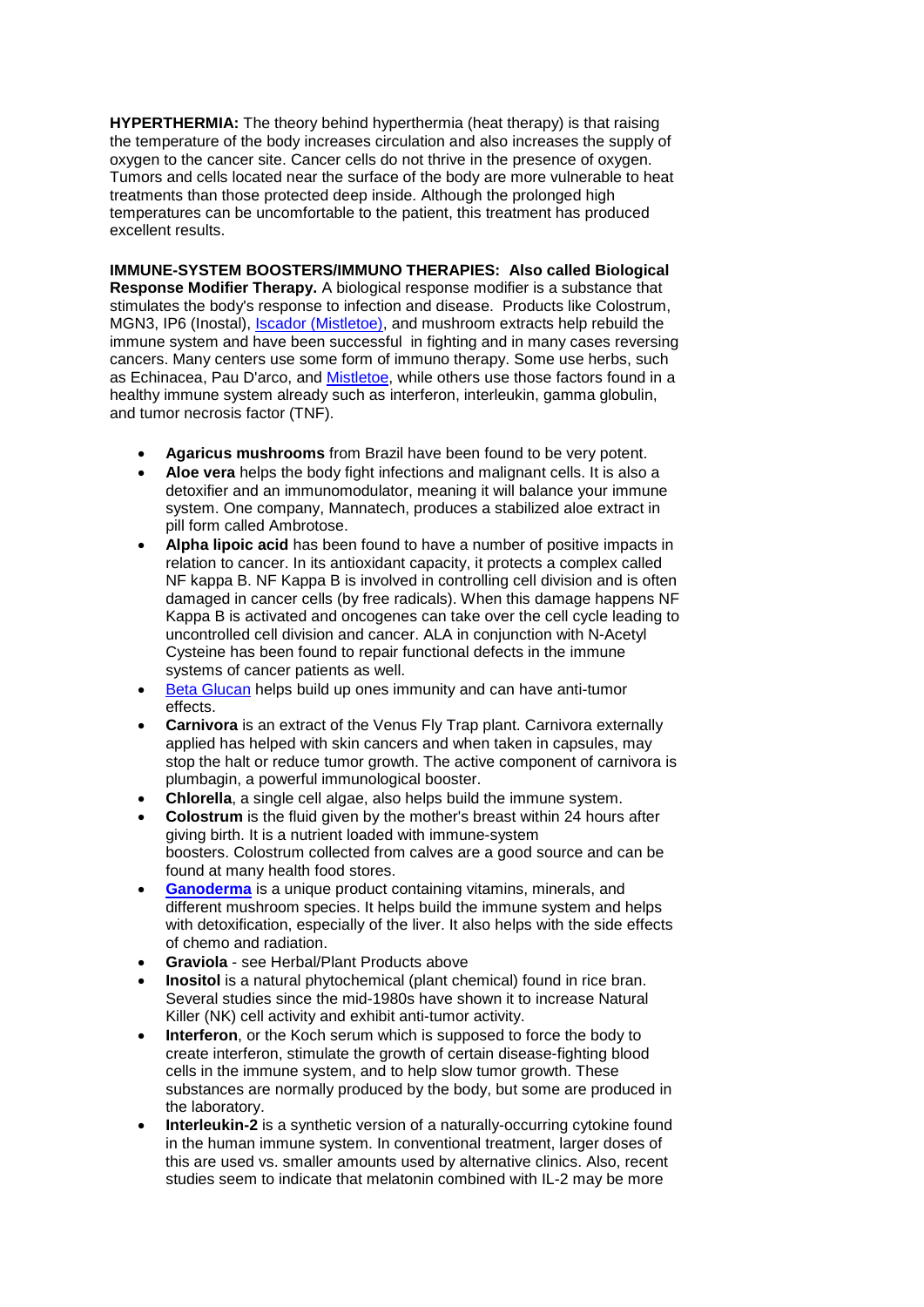effective than chemotherapy in treating lung cancer.

- **Iscador** [is an extract of Mistletoe.](http://www.cancure.org/iscador_mistletoe.htm)
- **MGN3** was developed by Dr. Mamdooh Ghoneum from extracts of rice bran and mushrooms. In published studies, MGN-3 was shown to greatly increase NK cell activity. One source is [Lane Labs.](http://www.lanelabs.com/Products%20index.asp)
- **Shark Liver Oil** (below) is another good immune system builder.

**[Insulin Potentiation Therapy:](http://www.cancure.org/insulin_potentiation_therapy.htm)** IPT is an innovation in cancer care using insulin to magnify the powerful cell-killing effects of ordinary chemotherapy drugs, which can then be used in very low doses. Because cancer cells have so many more insulin receptors than normal cells, insulin acts on them much more strongly. The end result here is that the chemotherapy drugs get effectively targeted just on the cancer cells to kill them, with little or no effects on normal tissues. Thus IPT can avoid the dose-related side effects of chemotherapy. One of the clinics using this approach is **Contemporary Medicine**, run by Dr. Steven Ayers.

**METABOLIC THERAPY:** The dictionary definition of the word *metabolic* is that which pertains to the physical and chemical processes involved in the maintenance of life. There are two kinds of metabolism: *anabolism*, the process by which simple substances are synthesized into complex ones; and *catabolism*, the process by which complex structures are broken down into simple ones. Anabolism is associated with the growth and repair of healthy tissue. Catabolism is associated with the disease state and the breakdown of tissue. When the term *metabolic therapy* is used by doctors of alternative medicine, it denotes, not a specific therapy, but a category of treatments which are non-toxic, non-invasive, and which support the anabolic process. Diet and enzymes are key in this type of therapy. Dr. William Kelly and Dr. Nicholas Gonzales are well known for their use of metabolic therapy in treating cancer. Dr. Kelly's book is online at

[www.drkelley.com/CANLIVER55.html,](http://www.drkelley.com/CANLIVER55.html) or you can order it from Christian Cancer Volunteers at 316-290-2128.

**Mind/Body Approaches:** We have a page devoted to mind/body approaches at [http://www.cancure.org/mind\\_body.htm.](http://www.cancure.org/mind_body.htm)

**OXYGEN AND OZONE TREATMENT:** The key to this therapy is getting elevated concentrations of oxygen into the body or tumor using various means. Nobel Prize winner Dr. Otto Warburg showed that cancer cells do not occur in a healthy, oxygenated environment. Many think lack of oxygen is the prime cause of all cancers. An impressive variety of new ways to introduce oxygen into the body are emerging including pressure chambers, liquid oxygen, peroxide, chemical compounds, acid/alkaline balancing, injections, and ozone treatments. Flooding cells with oxygen may retard the growth of cancer cells or even help to return them to normal.

- **Hydrogen Peroxide** is a form of ozone treatment. Administered intraveneously, this therapy supplies an abundance of oxygen to the cancer site. Since cancer thrives in a fermentive state and does not do well in the presence of oxygen, the effect is to inhibit or destroy the cancer. As with hydrazine sulphate, this is not a mechanism found in nature, but many patients claim to have had their cancers put into remission with this treatment.
- **Hyperbaric oxygen therapy** is generally used for strokes and brain damage, but has been used by some clinics for treating cancer. For more information contact the American College of Hyperbaric Medicine in Florida at (305) 771-4000.
- **Ozone therapy** has been widely used in Europe for many years. Ozone (O3) is a highly active form of oxygen. Because it has powerful antiviral properties, it is also used in treating AIDS. In the body, ozone gives off O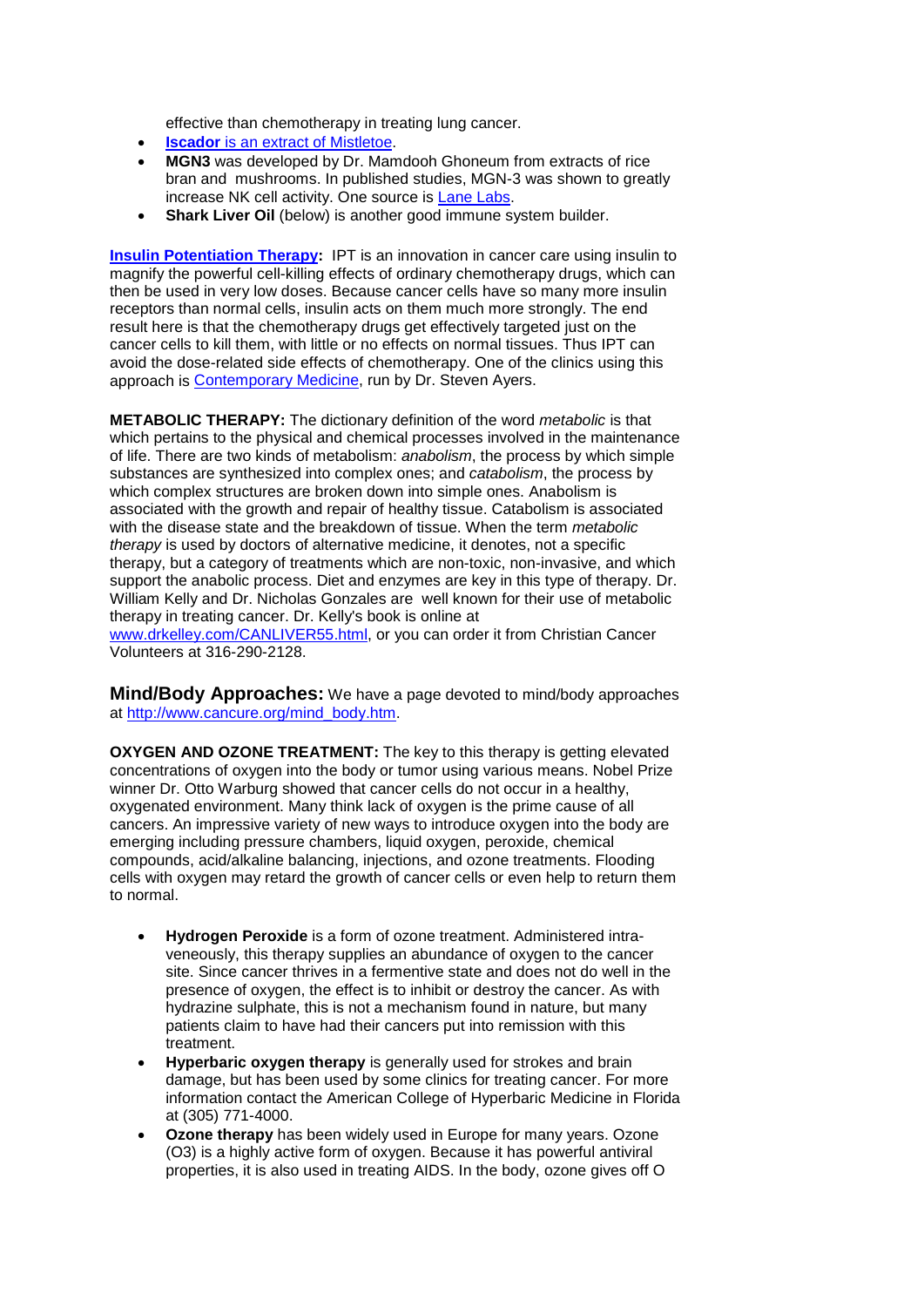which kills viruses and bacteria. It also creates an oxygen-rich environment that may force cancer cells to shift from an anaerobic metabolism to an aerobic, or oxygen-based, metabolism. Ozone also produces molecular oxygen (O2), in the same way that hydrogen peroxide does.

**PolyMVA: (**Poly for polynucleotide reductase and MVA = mineral, vitamins and amino acids) is a nontoxic antioxidant liquid formula composed of alpha lipoic acid and the element palladium. Poly-MVA is a compound that contains various minerals, vitamins, and amino acids such as lipoic acid, palladium, B 12, and other B complex vitamins. It is promoted as a nutritional supplement that is a nontoxic alternative to chemotherapy. Because it is said to be able to cross the blood brain barrier, this product is usually used with brain tumors, but it is said to be effective against tumors in the brain, lung, ovaries, and breast, and that it boosts the immune system, reduces pain, and helps people regain energy and appetite. It is considered a powerful antioxidant that can turn the toxins released by cancer into energy. According to its manufacturers, the compound attacks cancerous cells and protects DNA and RNA. They contend that the lipoic acid allows the various minerals, vitamins, and amino acids to be easily absorbed into the system where they can kill cancerous cells. Call 800-960-6760 for a packet of info or to order the product or got to [www.polymva.net](http://www.polymva.net/) for more information.

**SHARK CARTILAGE:** Much attention has been focused on shark cartilage as a treatment for cancer. It is believed that it inhibits a tumor's ability to create new blood vessels thereby starving it away. Questions have arisen about the statement that "Shark's don't get cancer." New studies may show that sharks do get cancer, but even if they don't, it is has been theorized that this may be because of the mineral rich environment sharks live in and not due to the "shark cartilage." More information is needed on this type of therapy. One of the most popular sources of shark cartilage is BeneFin by [Lane Labs.](http://www.lanelabs.com/Products%20index.asp)

**Shark Liver Oil** contains Alkylglycerols, chemicals that are found in mother's milk, the immune system organs: liver, spleen, bone marrow, lymphatic tissues, and in the blood. One chemical found in Shark Liver Oil is squalamine, which appears to shut down a tumor's ability to connect to and develop its own blood supply, and may be helpful in brain cancer. It is another good immune system builder. Go to [Lane Labs](http://www.lanelabs.com/Products%20index.asp) for more information.

**714X (Naessen) or "Immunostim":** 714X is a less documented but impressive cancer treatment based on the microorganism theory of cancer. (For more information on this, see Zappers and Anti-Parasitic herbals below.) Scientist Gaston Naessens developed a highly advanced new form of microscope which led him to the discovery of a controversial blood microorganism he named "somatid." From this he developed a therapeutic treatment for cancer and even AIDS. 714X is a homeopathic combination of ammonium compounds, camphor, phosphors and salts of silicate. A similar product is Immunostim. Recently NCI has agreed to study 714X. For details, go to

<http://www.naturalhealthline.com/newsletter/1june01/714x.htm> and [http://naturalhealthline.com/newsletter/15sep01/714x.htm.](http://naturalhealthline.com/newsletter/15sep01/714x.htm)

**WHEAT GRASS:** This therapy consists primarily of detoxification and consuming a wheat-grass drink several times each day. Fresh wheat grass in this form is a potent source of many vitamins, minerals and plant enzymes. Thus, it is said to be nature's own nutritional program. Wheat grass also contains Amygdalin/Laetrile, although other sources, such as apricot seeds are more potent.

**VACCINES:** Many clinics have developed vaccines that they use to treat cancer. One vaccine called Coley's Toxins, developed by Dr. William Coley, appears to stimulate the body to create an anti-cancer immune system response. Clinics that use vaccines include: [American Metabolic,](http://www.cancure.org/american_metabolic.htm) [BioPulse,](http://www.cancure.org/bio_pulse.htm) and International Center for